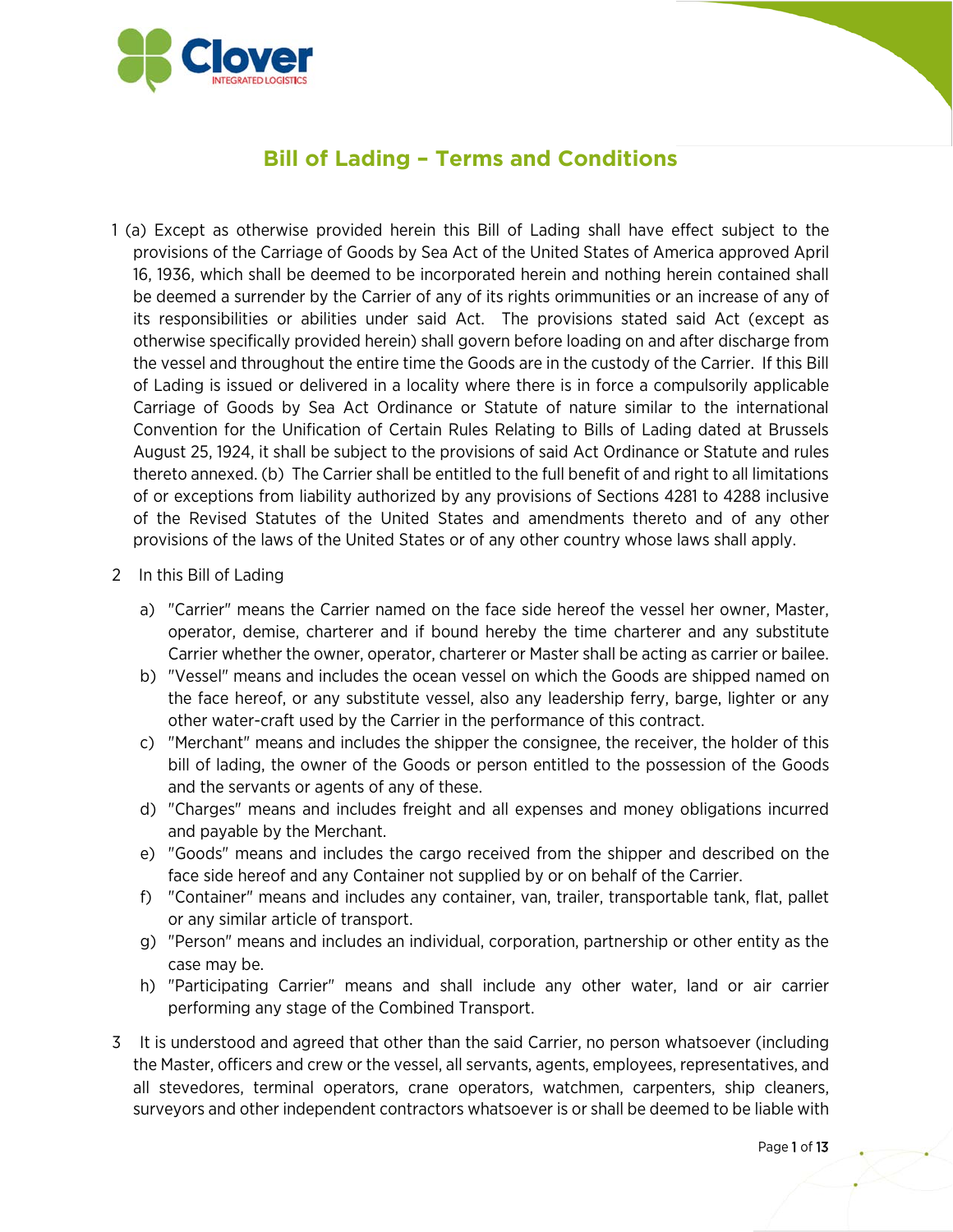

respect to the Goods, all limitations of and exonerations from liability provided by law or by the terms hereof shall be available to such other persons as herein described in contracting for the foregoing exemptions, limitations and exonerations from liability, the Carrier is acting as agent and trustee for and on behalf of all persons described above, all of whom shall to this extent be deemed to be a party to this contract evidenced by this Bill of Lading it being always understood that said beneficiaries are not entitled to any greater or further exemptions, limitations or exonerations from liability than that of those that the Carrier has under this Bill Of lading in any given situation.

- 4 Subject to all rights, privileges and limitations of and exonerations from liability granted to the ocean carrier under this Bill of Lading or by law any liability by the respective participating carrier for loss or damage to the Goods or packages carried hereunder shall be governed by the following:
	- a) If loss or damage occurs while the goods or packages are in the custody of the ocean carrier only the ocean carrier shall be responsible therefor and any liability of the ocean carrier shall be determined by the terms and conditions of this Bill of Lading and any law compulsorily applicable.
	- b) Except for the provisions of Paragraph 4(c) and 7(a), If loss or damage occurs while the Goods or packages are in the custody of a participating domestic or foreign Carrier, only the participating domestic or foreign Carrier(s) shall be responsible therefor, and any liability of such participating domestic or foreign Carrier(s) shall be determined, in respective order by the terms conditions and provisions of the applicable participating domestic or foreign Carrier's Bill(s) of Lading, whether issued or not tariff(s) and law compulsorily applicable in the circumstances.
	- c) Not withstanding subdivision (a) and (b) hereof, it is contemplated that the Goods or packages will from time to time be carried through transportation that will include inland transportation within the United States by Railroad and sea carriage by one or more of the other Carrier's above defined. (When used on or endorsed on the Bill of Lading the words "on board" shall mean and include on board the original carrying vessel when the Goods or packages are being transported from the continental United States to a foreign port or place "on board" shall mean and include on board a railcar operated by the originating carrier and enroute by rail to the port of loading for loading on board the Carrier(s) or participating Carrier's vessel). The indemnification provisions expressed in Paragraph 7(a) will be applicable to this Paragraph as well.
	- d) If loss or damage occurs after receipt of the Goods or packages hereunder, and it cannot be determined from the records of the ocean Carrier or participating domestic or foreign Carrier(s) whether such damage or loss occurred during the ocean, domestic or foreign carriage, it shall be conclusively presumed that the loss or damage occurred on board the vessel and while the Goods or packages were in the custody of the ocean Carrier.
	- e) At all times when the Goods or packages are in the custody of the above-mentioned participating domestic or foreign Carriers, such Carriers shall be entitled to all the rights, defenses, exceptions from or limitations of liability and immunities of whatsoever nature referred to or incorporated herein applicable or granted to the Carrier as herein define, to the full extent permitted to such domestic and foreign Carriers under this Bill(s) of Lading tariffs and any other laws applicable or relating thereto, provided however, that nothing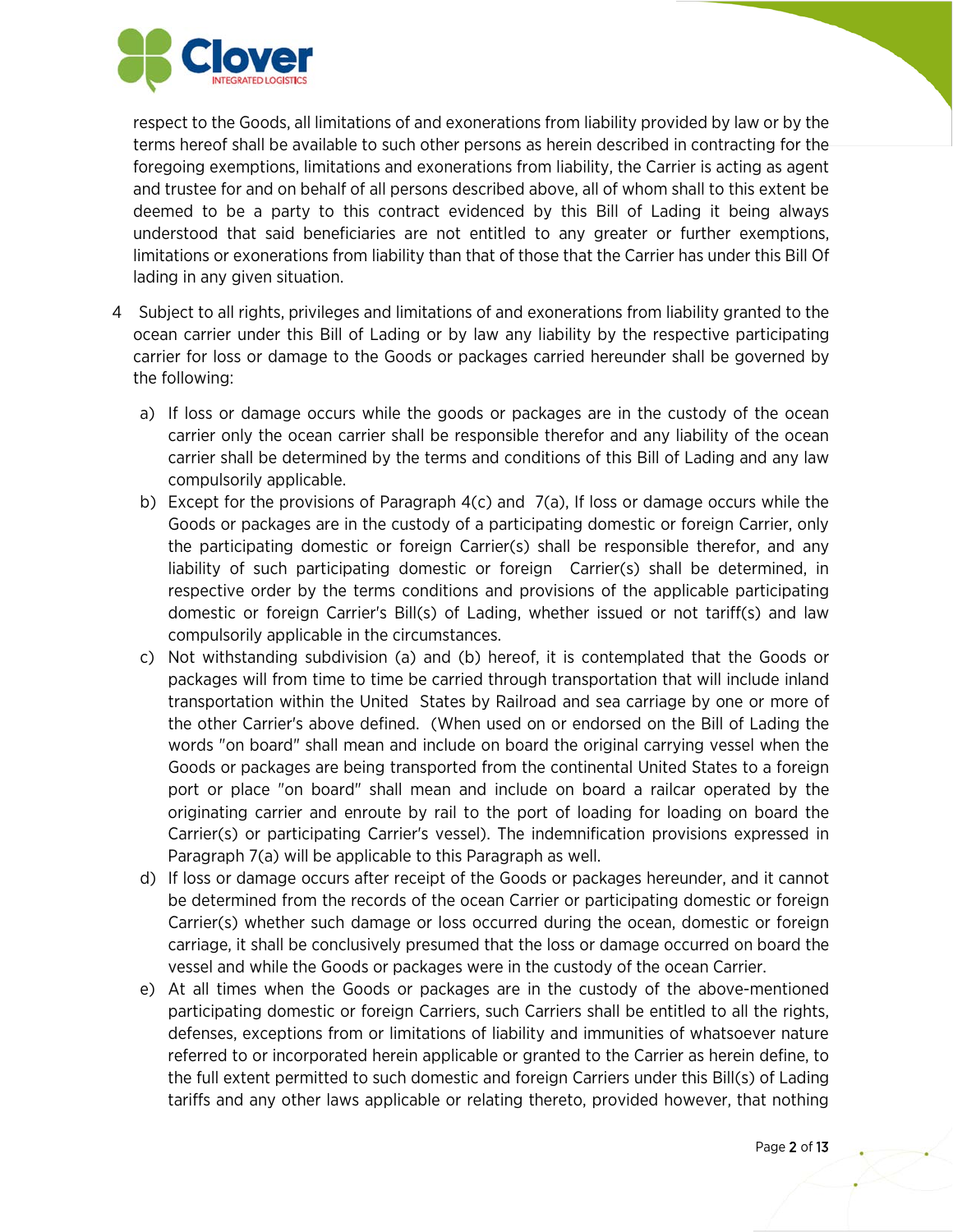

contained in this Bill of Lading shall be deemed a surrender by these domestic or foreign Carriers of any of their rights and immunities or an increase of any of limitations of and exonerations from liability under their said Bill(s) of Lading, tariffs or Laws applicable or relating to said carriage.

- f) In making any arrangements for transportation by participating domestic or foreign Carriers of the Goods or packages carried hereunder either before or after ocean carriage, it is understood and agree that the ocean carrier acts solely as agent of the Merchant, without any other responsibility as Carrier for such domestic or foreign transportation.
- g) Notice of loss or damage and claim against the ocean Carrier and suit commenced as provided for in Clauses 30 and 31 hereof. Notice of loss or damage against the participating domestic or foreign Carrier(s) where applicable shall be filed with the participating domestic or foreign Carrier(s) and suit commenced as provided for in the terms, conditions an provisions of said Carrier(s) Bill(s) of Lading or by law applicable thereto. It is understood by the Merchant that such terms, conditions and provisions, as they pertain to notice of, and claim for loss or damage and commencement of suit, contain different requirements that those requirements pertaining to ocean Carriage as contained in Clauses 30-31 hereof.
- 5 The goods carried hereunder are subject to all the terms and provisions of the Carrier's applicable Tariff or Tariffs on file with Federal Maritime Commission or any other regulatory body which governs a portion of this carriage and the terms and provisions of the said Tariff or Tariffs are hereby incorporated herein as part of the Terms and conditions of this Bill of Lading Copies of the relevant provisions of the applicable Tariff or Tariffs are obtainable from the Carrier Federal Maritime Commission, or other regulatory body upon request, in the event of any conflict between the terms and provisions of such Tariff or Tariffs are obtainable from the Carrier Federal Maritime Commission, or other regulatory body upon request, in the event of any conflict between the terms and provisions of such Tariff or Tariffs and the Terms and Conditions of this Bill of Lading, this Bill of Lading shall prevail.
- 6 Merchant warrants that in agreeing to the Terms and Conditions hereof, he is the Shipper as defined by the FMC in 46 CFR 520 and or has the authority of the person owning or entitled to the possession of the Goods and this bill of lading.
- 7(a) The Carrier shall be entitled to sub-contract on any terms the whole or any part of the carriage loading, unloading, storing warehousing, handling and any and all duties whatsoever undertaken by the Carrier in relation to the Goods. The Merchant shall defend, indemnify and hold harmless the Carrier against any claims which may be made upon the Carrier by any servant, agent or subcontractor of the Carrier in relation to the claim against any such person by the Merchant. The provisions of COGSA shall apply by agreement of the parties to all agents, contractors, and subcontractors, including but not limited to draymen, truckers, stevedores, prior to the loading of and after the unloading of the cargo. Without prejudice to the foregoing, every such servant, agent and subcontractor shall be entitled to the same rights, exceptions, exemptions, defenses, immunities, limitations of liability, privileges and conditions granted or provided by this Bill of Lading, tariff or statute, including but not limited to the provisions of COGSA, to which Carrier is entitled and for the benefit of the Carrier as if such provisions were expressly for their benefit, and in entering into this contract the Carrier, to the extent of these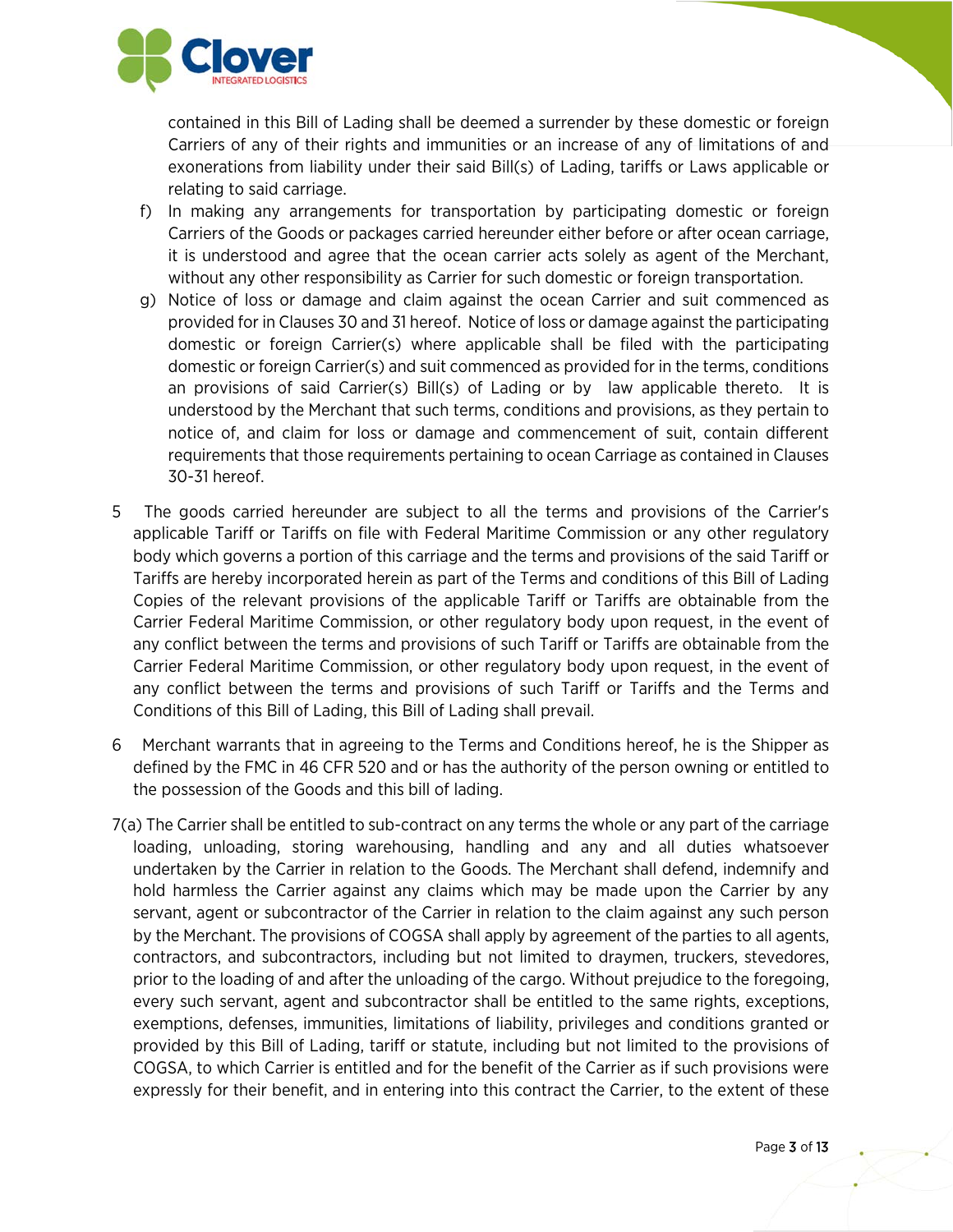

provisions, does so not only on his Own behalf but also as agent and trustee for such servants, agents and subcontractors, including the agents, officers and crew of the vessel, in performing services in connection with the Goods.

- b) As to through transportation, the Carrier undertakes to procure such services as necessary and shall have the right at its sole discretion to select any mode of land, sea or air transport and to arrange participation by other Carriers to accomplish the combined transport from place of receipt to place of delivery. Whenever any stage of the combined transport is accomplished by any land or air Carrier or any other water Carrier each such stage shall be controlled according to any law compulsorily applicable to such stage.
- 8 The carrier shall be entitled but under no obligation to open any Container at any time and to inspect the contents unless applicable law prohibits same if it thereupon appears that the contents or any part thereof cannot safely or properly be carried or carried further either at all or without incurring additional expense or taking any measures in relation to the Container or its contents or any part thereof, the Carrier may abandon the transportation thereof and/or take any measures and/or take any measures and/or incur, any reasonable additional expense to carry or to continue the carriage or to store the same ashore or afloat under cover or in the open at any place which storage shall be deemed to constitute due delivery under this Bill of Lading. The Merchant shall indemnify the Carrier against any reasonable additional expense so incurred.
- 9 Carrier may containerize any Goods or packages Containers may be stowed on deck or under deck and when so stowed shall be deemed for all purposes to be stowed under deck including for General Average and U.S. Carriage of Goods by Sea Act 1936 and similar legislation.
- 10 Deck cargo (except goods carried in containers on deck) and live animals are received and carried solely at Merchant's risk (including accident or mortality of animals) and the Carrier shall not in any event be liable for any loss or damage thereto arising or resulting from any matters mentioned in Section 4 Sub-Section 2(a) to (p) inclusive of the United States Carriage of Goods by Seas Act or from any other cause whatsoever not due to the fault of the Carrier any warranty of seaworthiness in the premises being hereby waived and the burden of proving liability being in all respects upon the Merchant Except as provided above such shipments shall be deemed Goods and shall be subject to all terms and provisions of this Bill of Lading relating to Goods.
- 11 Special containers with heating or refrigeration units will not be furnished unless contracted for expressly in writing at time of booking and when furnished, may entail and increased freight rate or charge Shipper shall advise Carrier of desired temperature range when delivering Goods to Carrier and Carrier shall exercise due diligence to maintain the temperature within a reasonable range while the containers are in its custody or control. The Carrier does not, however, accept any responsibility for the functioning of heated or refrigerated containers not owned or leased by Carrier.
- 12 The scope of the voyage herein contracted for shall include usual or customary or advertised ports of call whether named in this contract or not, also ports in or out of the advertised, geographical or usual route or order, even though in proceeding thereto the vessel may sail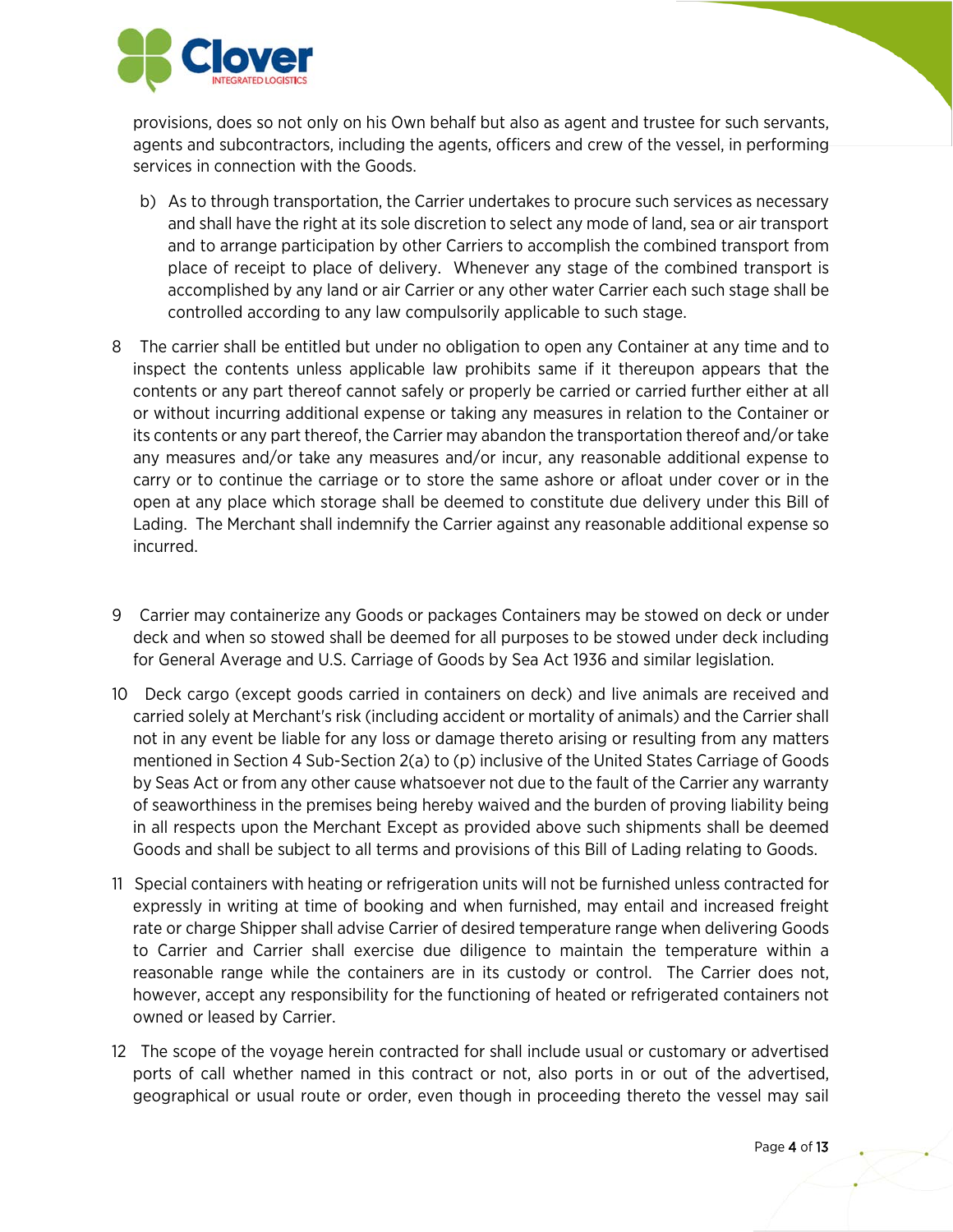

beyond the port of discharge names herein or in a direction contrary thereto, or return to the original port or depart from the direct or customary route and includes all canals, straits, and other waters. The vessel may call at any port for the purposes of the current, prior or subsequent voyages. The vessel may omit calling at any port whether scheduled or not, and may call at the same port more than once, may discharge, may for matters occurring before or after loading, and either with or without the goods on board and before or after proceeding towards the port of discharge, adjust compasses, drydock with or without cargo on board. Stop for repairs, shift berths, make trial trips or tests, take fuel or sots, remain in port, tie on bottom, aground or at anchor, sail with or without pilots, low and be towed and save or attempt to save life or property and all of the foregoing are included in the contract voyage. The vessel may carry contraband, explosives, munitions, War take stores hazardous cargo and sail armed or unarmed cargo with or without convoy. The Carrier's sailing schedules are subject to change without notice both as to the sailing date and date of arrival. If this is a Through Bill of Lading, no Carrier is bound to transport the shipment by any particular train, truck, aircraft, vessel or other means of conveyance, or in time for any particular market or otherwise. No Carrier shall be liable for delay and any Carrier shall have the right to forward the goods by substitute Carrier.

- 13 If at any time the performance of the contract evidenced by this Bill of Lading is or is likely to be affected by any hindrance, risk, delay, difficulty or disadvantage of whatsoever kind which cannot be avoided by the exercise of reasonable endeavors, the Carrier (whether or not the transport is commenced) may without notice to the Merchant treat the performance of this contract as terminated and place the Goods or any part of them at the Merchant's disposal at any place or port which the Carrier may deem safe and convenient, whereupon the responsibility of the Carrier in respect of such Goods shall cause. The Carrier shall nevertheless be entitled to full freight and charges on Goods received for transportation and the Merchant shall pay any additional costs of carriage to and delivery and storage at such place or port.
- 14 If the Carrier makes a special agreement whether by stamp hereon or otherwise, to deliver the Goods at a specified dock or place, it is mutually agreed that such agreement shall be construed to mean that the Carrier is to make such delivery only if, in the sole judgement of the Carrier the vessel can get to be at and leave said dock or place is available for immediate receipt of the Goods and that otherwise the Goods shall be discharged as otherwise provided in this Bill of Lading, whereupon all responsibility of Carrier shall cause.
- 15 The port authorities are hereby authorized to grant a general order for discharging immediately upon arrival of the vessel at the destination, discharge the goods continuously Sundays and holidays included, at all such hours by day or by night as the Carrier may determine no matter what the state of the weather or custom of the port may be. The Carrier shall not be liable in any respect whatsoever, if heat or refrigeration or special cooling facilities shall not be furnished during loading or discharge or any part of the time that the Goods are upon the wharf, craft or other loading or discharging place. Landing and delivery charges and pier dues shall be at the expense of the Goods unless included in the freight herein provided for, if the Goods are not taken away by the consignee by the expiration of the next working day after the Goods are at his disposal the Goods may at Carriers option and subject to Carrier's lien, be sent to store or warehouse or be permitted to lie where landed, but always at the expense and risk of the Goods. The responsibilities of the Carrier in any capacity shall altogether cease and the Goods shall be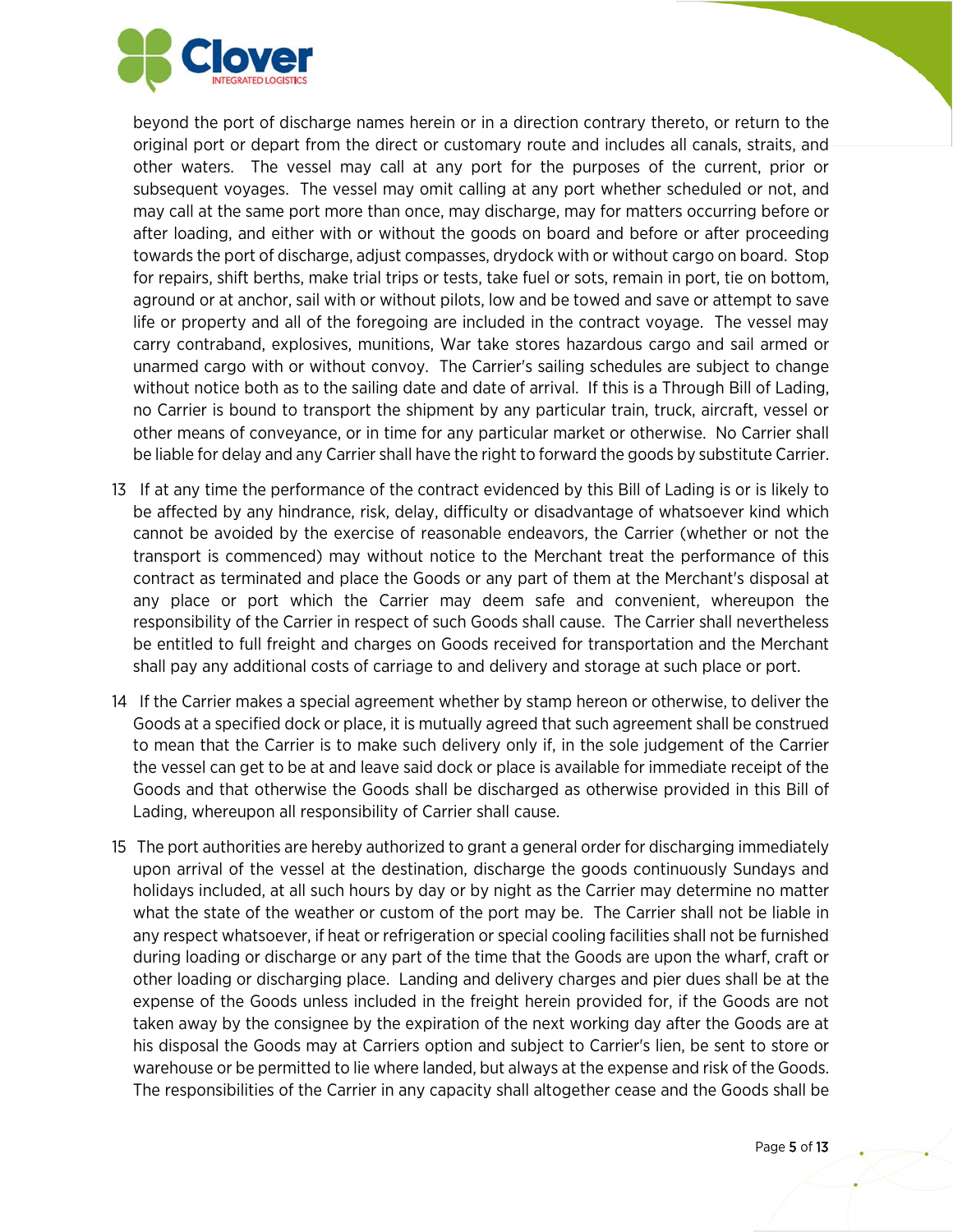

considered to be delivered and at their own risk and expense in every respect when taken into the custody of Customs or other Authorities, or into that of any municipal or governmental concessionaire or depository. The Carrier shall not be required to give any notification of disposition of the Goods, except as may be otherwise provided in this Bill of Lading. Carrier shall not be liable for any loss of or damage to Goods in a special hold or container arising from the latent defects, derangement, breakdown, or stoppage of the refrigeration, ventilation or heating machinery, insulation or other such apparatus of the container provided that the Carrier exercises due diligence to maintain the special hold or Container in an efficient state. Merchant must provide prior written notice of the nature of any temperature controlled goods and the required temperature setting of the thermostatic controls before receipt of the goods by Carrier. In case of temperature controlled Container stuffed by or on behalf of the Merchant, Merchant further undertakes that the Container has been properly pre-cooled, that the Goods have been properly stuffed in the Container, and that its thermostatic controls have been properly set by the Merchant before receipt of the Goods by the Carrier. Merchant's attention is drawn to the fact that refrigerated containers are not designed to freeze down cargo which has not been presented or packed at or below its designated temperature. Carrier shall not be responsible for the consequences of cargo tendered at a highter temperature for transportation. Carrier shall not be liable for any loss of or damage to the goods, if the above requirements are met.

- 16 At port or places where, by local law, authorities, or custom, the Carrier is required to discharge cargo to lighters or other craft, or where conditions prevailing at the terms render discharge at a wharf dangerous imprudent, or likely to delay the vessel, the Merchant shall promptly furnish lighters or other craft to take delivery alongside the ship at the risk and expense of the Goods. If the Merchant fails to provide such lighters or other craft Carrier acting solely as agent for the Merchant may engage such lighters or other craft at the risk and expense of the Goods Discharge of the Goods into such lighters or other craft shall constitute proper delivery and any further responsibility of Carrier with respect to the goods shall thereupon terminate.
- 17 The Carrier shall have liberty to comply with any order or directions or recommendations in connection with the transport under this contract of carriage given by any Government or Authority or anyone acting or purporting to act on behalf of such Government or Authority or having under the terms of the mortgage or insurance on the vessel or other transport, the right to give such orders, directions or recommendations Discharge or delivery of the Goods in accordance with the said order or directions or recommendations shall be deemed a fulfillment of the contract. Any extra expense incurred in connection with the exercise of the Carrier's liberty under this clause shall be paid by the Merchant in addition to freight and charges.
- 18 Whenever the Carrier or Mater may deem it advisable or in any case where goods are destined for port(s) or place(s) at which the vessel or participating carriers will not call, the Carrier may, without notice, forward the whole or any part of the shipment before or after loading at the original port of shipment, or any other place or places even though outside the scope of the voyage or the route to or beyond the port of discharge or the destination of the Goods, by water, by land or by air or by any combination thereof, whether operated by the Carrier or others and whether departing or arriving or scheduled to depart or arrive before or after the ship expected to be used for the transportation of the shipment. The Carrier may delay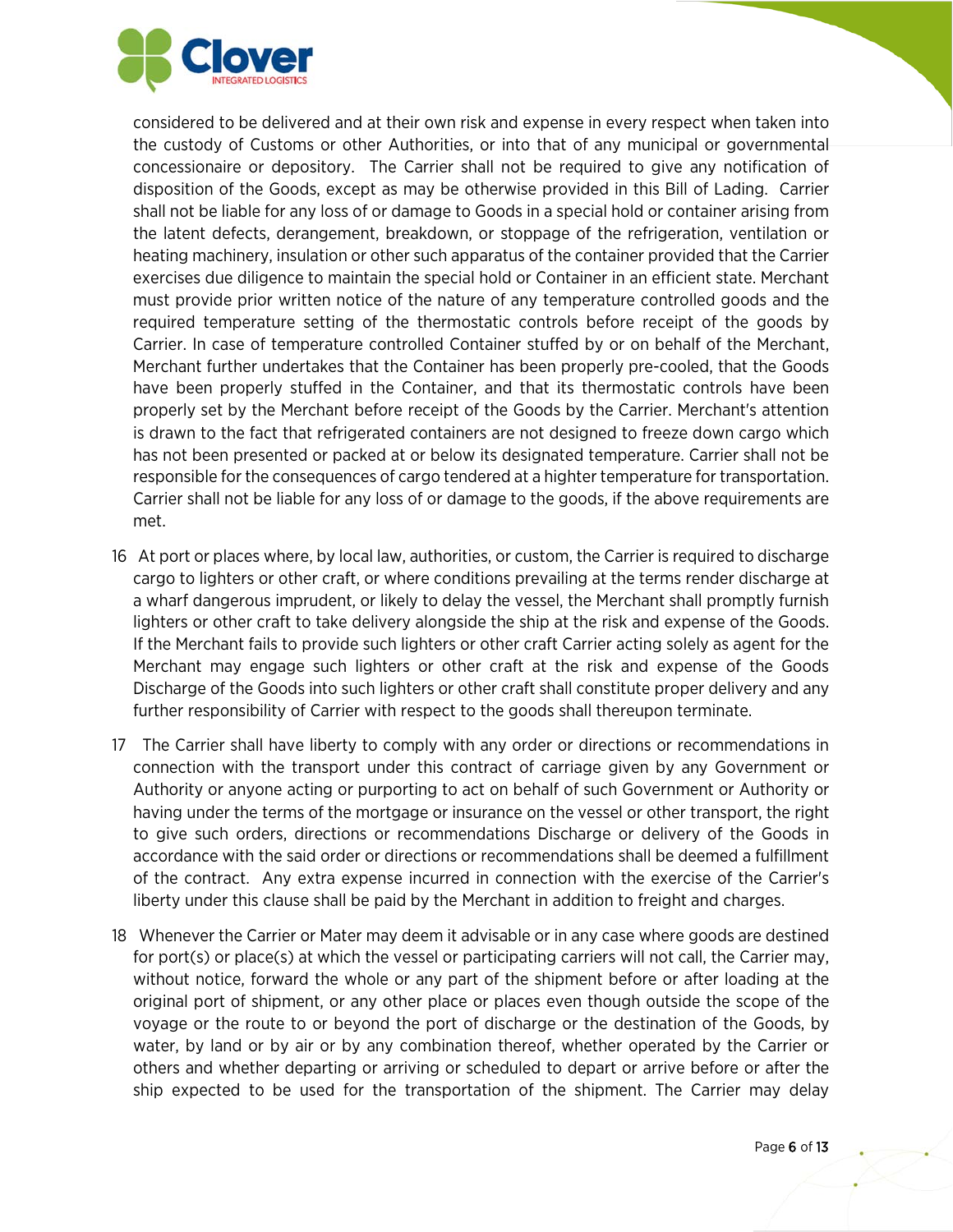

forwarding awaiting a vessel or conveyance in its own service or with which it has established connections, in all cases where the shipment is delivered to another Carrier or to a lighter Port Authority, warehouseman or other bailee for transshipment, the liability of this Carrier shall absolutely cause when the Goods are out of its exclusive possession and shall not resume until the Goods again come into its exclusive possession and the responsibility of this Carrier during any such period shall be that of an agent of the Merchant, and this Carrier shall be without any other responsibility whatsoever. The carriage by any transshipping or on-Carrier and all transshipment or forwarding shall be subject to a the terms whatsoever in the regular form of bill of lading, consignment note, contract or other shipping document used at the time by the Carrier performing such transshipment or forwarding.

19 In any situation whatsoever and wheresoever occurring and whether existing or anticipated before commencement of or during the combined transport which in the judgement of the Carrier or the Master is likely to give use to risk of capture, seizure, detention, damage, delay or disadvantage or loss to the Carrier or any part of the Goods to make xxx imprudent or unlawful for any reason to receive, keep, load, or carry the goods, or commence or proceed on or continue the transport or to enter or discharge the goods or disembark passengers at the port of discharge, or the usual or agreed or intended place of discharge or delivery, or to give rise to delay or difficulty in proceeding by the usual or intended route, the Carrier or the Master may decline to receive, keep, load or carry the Goods or may de van container(s) contents or nay part thereof and may require the Merchant to take delivery of the Goods at the place or receipt of any other point in the combined transport and upon failure to do so may warehouse the Goods at the risk and expense of the Goods of the vessel, whether or not proceeding towards or entering or attempting to enter a port of discharge, or reaching or attempting to reach a usual place of discharge therein or attempting to discharge the shipment may discharge the Goods and/or even the contents of any container(s) at another port, depot, lighter, craft, or other place or may forward or transship them as provided in at this Bill of Lading or the Carrier or the Master may retain the Goods, vanned or un vanned on board until the return of the vessel to the port of loading or to the port of discharge or until such time as the Carrier or the Master thinks advisable and discharge the Goods, at any place whatsoever as herein provided. The Carrier or the Master is not required to give notice of such devanning or of discharge of the Goods or of the forwarding thereof as herein provided. When the Goods are discharged from the ship as herein provided. When the Goods are discharged from the ship as herein provided, such shall be at the risk and expense of the Goods. Such discharging shall constitute complete delivery and performance under this contract and the Carrier shall be free from any further responsibility, unless it be shown that any loss or damage to the Goods arose from Carrier(s) negligence in the discharge and delivery as herein provided, the burden of establishing such negligence being on the Merchant. For any service rendered to the Goods as herein above provided or for any delay or expense to the vessel caused as a result thereof, the Carrier shall be entitled to a reasonable extra compensation and shall have a lien on the goods for such carriage. Notice of disposition of the Goods shall be mailed to shipper or consignee named in this Bill of Lading Goods shut out from the vessel named herein for any cause may be forwarded on a subsequent vessel of this Line or at Carrier's option, on a vessel of another Line or by other mode of transportation.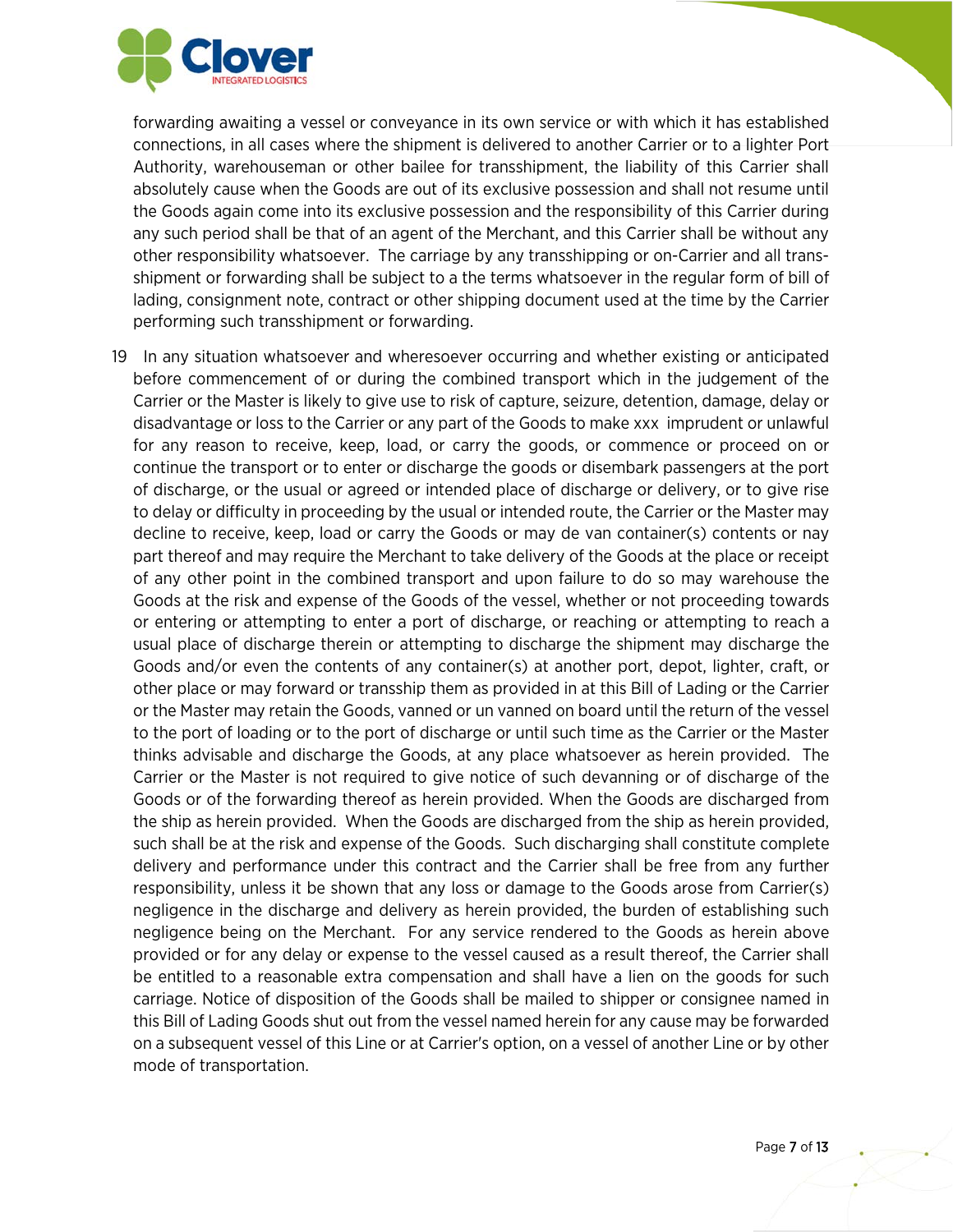

- 20 Notwithstanding the foregoing the Carrier shall neither be liable therefor nor concluded as to the correctness of any such marks descriptions or representations. When any charge unit owned or leased by Carrier is packed or loaded by shipper or its agent or discharged by consignee or its agent shipper consignee, receiver, holder of this Bill of Lading, owners of the Goods and person entitled to the possession or the Goods shall be and remain liable, jointly and severally, for any loss or damage to the cargo unit during such loading or discharge howsoever occurring, until the cargo until its returned to Carrier's custody and at tariff rates for any delay beyond the time allowed for such loading or discharge and for any loss damage or expense incurred by Carrier as a result of the failure to return the cargo unit to the Carrier in the same sound condition and state of cleanliness as when received by shipper. Such loss, damage, expense or delay shall constitute a lien on the Goods. Where a cargo until is to be unpacked or unloaded by consignee or its agent, consignee or its agent shall promptly unpack or unload such cargo unit and take delivery of its content, irrespective of whether the Goods are damaged or not Carrier shall not be liable for loss or damage caused to the Goods by or during such unpacking or unloading.
- 21 When containers, vans, trailers, transportable tanks, flats, palletized units, and all other packages fall hereinafter referred to generically as cargo units are not packed or loaded by Carrier such cargo units shall be deemed shipped as "Shipper's weight, load and count", Carrier has no reasonable means of checking the quantity, weight, condition or existence of the contents thereof does not represent the quantity weight, condition, or existence of such contents as furnished by the shipper and inserted in this Bill of Lading to accurate, and shall not be liable for non-receipt or mis description of such contents. Carrier shall have no responsibility or liability whatsoever therefor or for the packing, loading, securing and/or stowage of contents of such cargo units, or for loss or damage caused thereby or resulting therefrom, or for the physical suitability or structural adequacy of such cargo units property to contain their contents. The Merchant, whether principal or agent by packing or loading the cargo unit and/or by allowing the cargo unit to be so packed or loaded, represents, guarantees and warrants
	- a) that the Goods are properly described, marked and safely and securely packed in their respective cargo units, that such cargo units are physically suitable sound and structurally and on the transport and that the cargo units may be handled in the ordinary course without damage to themselves or to their contents or to the vessel or conveyance or to their other cargo or property or persons.
	- b) that all particulars with regard to the cargo units and their contents, and the weight of each said cargo unit are in all respects correct and (c) that they have ascertained and fully disclosed in writing to the Carrier and all participating Carriers on or prior to shipment and condition, ingredient or characteristic of the Goods which might indicate that they are inflammable, explosive, corrosive, radioactive, noxious, hazardous or dangerous in nature or which might cause damage, injury or detriment to the Goods, or to the vessel, conveyance or other cargo or to property or persons and that they have complied fully with all statutes ordinances and regulations of the Department of Transportation of the United States of America and all other regulatory bodies with respect to labeling, packaging, and preparation for shipment of all such Goods. The shipper, consignee, receiver, holder of this Bill of Lading, owner of the Goods and person entitled to the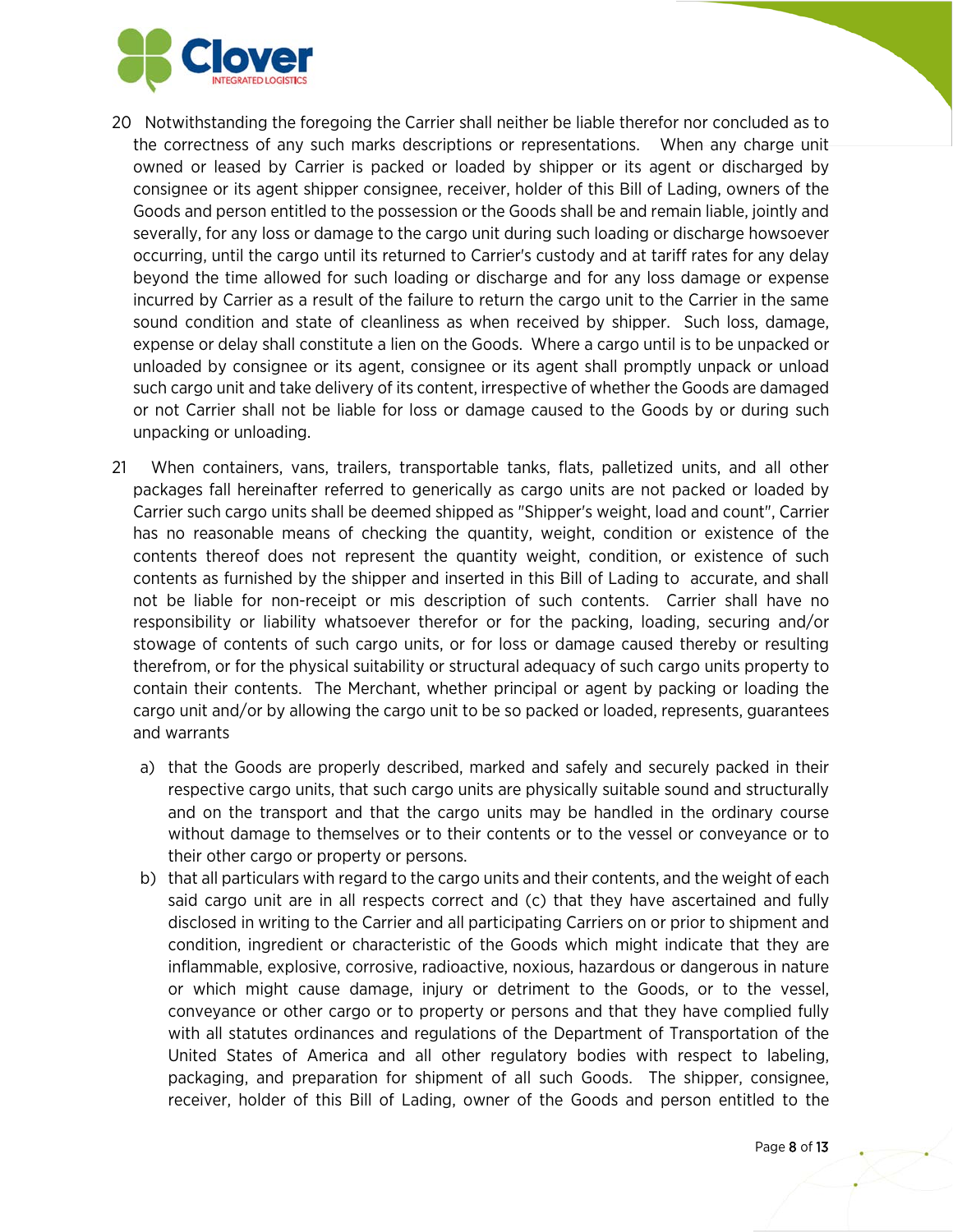

possession of the Goods jointly and severally agree fully to protect and indemnify Carrier, and to hold it harmless in respect of any injury or death of any person or loss or damage to cargo or cargo unit or any other property, or to the vessel or conveyance or expense or fine arising out of damage to cargo or cargo unit or any other property or to the vessel or conveyance or expense or fine arising out of or in any way connected with breach or any of the foregoing representations or warranties, howsoever occurring, even without fault of shipper, consignee and/or owner of the Goods, and even though such injury, death, loss or damage is caused in whole or in part by fault of the Carrier or unseaworthiness.

- 22 The Merchant and the Goods themselves shall be liable for and shall indemnify the Carrier, and the Carrier shall have a lien on the Goods for all expenses of mending, repairing, fumigation, repacking, coopering baling, reconditioning of the Goods and gathering of loose contents of packages, also for expenses for repairing containers damaged while in the possession of the Merchant for demurrage on containers and any payment, expense, fines, dues, duty, tax, impost, loss, damage or detention sustained or incurred by or levied upon the Carrier, vessel or conveyance in connection with the Goods, howsoever caused, including any action or requirement of any government or governmental authority or person purporting to act under the authority thereof seizure under legal process or attempted seizure incorrect or insufficient marking, numbering or addressing of containers, packages or description of the contents, failure of the Merchant to procure consular Board of Health or other certificates to accompany the Goods or to comply with laws or regulations or any kind imposed with respect to the Goods by the authorities at any port or place or any act or omission of the Merchant. The Carrier's lien shall survive delivery and may be enforced by private or public sale and without notice.
- 23 Freight shall be payable at Carrier's option on actual gross intake weight or measurement or on actual gross discharge weight or measurement or on a value or other basis. Freight may be calculated on the basis of the particulars of the Goods furnished by the shipper herein, but the Carrier may, as previously stated herein at any time open the packages or containers and examine weight measure and value the Goods (unless applicable law prohibits same). In case shipper's particulars are found to be erroneous and additional freight payable, the Merchant and the Goods shall be liable for any expense incurred for examining, weighing, measuring and valuing the Goods. Full freight shall be paid on damaged or unsound goods. Full freight hereunder to place of delivery named herein and advance charges (including on Carrier's) shall be considered freight completely names on receipt of the Goods by the Carrier, whether the freight be stated or intended to be prepaid or to be collected at destination, and the Carrier shall be entitled to all freight and charges, extra compensation, demurrage, detention, General Average claims and any other payments made and liability incurred with respect to the Goods, whether actually paid or not, and to receive and retain them irrevocably under all circumstances whatsoever vessel, conveyance and/or cargo lost damaged or otherwise, or the combined transport changed, frustrated or abandoned in case of forced abandonment or interruption of the combined transport for any cause, any forwarding of the goods or any part thereof shall be at the risk and expense of the Goods. All unpaid charges shall be paid in full, without any offset, counterclaim or deduction in the currency of the place of receipt or at Carrier's option in the currency of the place of delivery at the demand rate of New York exchange as quoted on day of arrival of the Goods at the place of delivery. The Merchant shall be jointly and severally liable to the Carrier for the payment of all freight charges and the amounts due to the Carrier, and for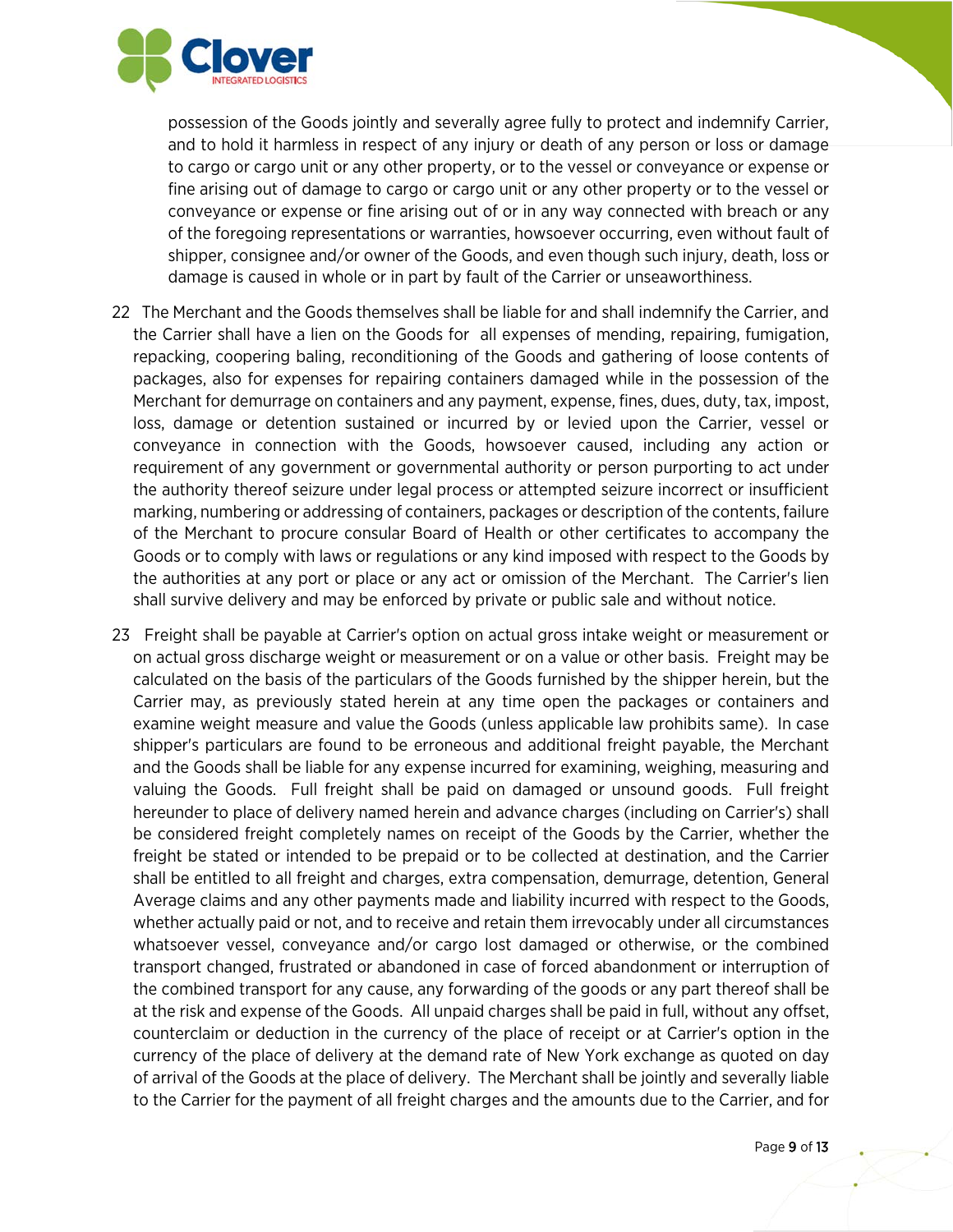

any failure of either or both to perform his or their obligations under the provisions of the Bill of Lading and they shall indemnify the Carrier against, and hold it harmless from all liability, loss, damage and expense which the Carrier may sustain or incur arising or resulting from any such failure of performance by the Merchant. Any person, firm or corporation engaged by any party to perform forwarding services with respect to the cargo shall be considered the exclusive agent of the Merchant for all purposes and any payment of freight to such person, firm or corporation shall not be considered payment to the Carrier in any event Failure of such person, firm or corporation to pay any part of the freight to the Carrier shall be considered a default by the Merchant in the payment of the freight. The Carrier shall have a lien on the Goods and any documents relating thereto which shall survive delivery, for all freight charges and damage of any kind whatsoever and for the costs or recovering same including expenses incurred in preserving this lien and may enforce this lien public or private, safe and without notice. The Shipper, consignee, receiver, holder of this Bill of Lading, owner to the Goods and person entitled to the possession of the Goods shall be jointly and severally liable to the Carrier for the payment of all freight charges and damages as aforesaid and for the performance of the obligations of each of them hereunder.

- 24 The Carrier shall in no circumstances be liable for direct, indirect or consequential loss or damage by delay or any other cause whatsoever and howsoever caused. Without prejudice to the foregoing, if the Carrier is found liable for delay, liability shall be limited to that identified in Paragraph 29, the freight applicable to the relevant stage of transportation or to the cost of replacing lost Goods or repairing damaged Goods, whichever is lowest.
- 25 The weight or quantity of any bulk cargo inserted in this Bill of Lading is the weight or quantity as ascertained by a third party other than the Carrier and Carrier makes no representation with regard to the accuracy thereof. This Bill of Lading shall not be deemed evidence against the Carrier of receipt of goods of the weight of quantity so inserted in the Bill of Lading.
- 26 Neither the Carrier nor any corporation owned by subsidiary to or associated or affiliated with the Carrier shall be liable to answer for or make good any loss or damage to the goods occurring at any time and even though before loading on or after discharge from the ship by reason or by means of any fire whatsoever unless such fire shall be caused by its design or neglect or by its actual fault or privity in any case where this exemption is not permitted by law. Carrier shall not be liable for lots or damage by fire unless shown to have been caused by Carrier's negligence.
- 27 If the vessel comes into collision with another vessel as a result of the fault or negligence of the other vessel and any act neglect or default of the Carrier, Master, mariner, pilot or the servants of the Carrier in the navigation or in the management of the vessel the Merchant will indemnify the Carrier against all loss or liability to the other or non-carrying vessel or her owners insofar as such loss or liability represents loss of or damage to or any claim whatsoever of the Merchant paid or payable by the other or non-carrying vessel or her owners to the Merchant and set-off, recouped or recovered by the other or non-carrying vessel or her owners as part of their claim against the carrying vessel or Carrier. The foregoing provisions shall also apply where the owners, operators or those in charge of any vessel or vessels or objects are at fault in respect of a collision, contact, stranding or other accident. This provision is to remain in effect in other jurisdictions even if unenforceable in the Courts of the United States of America.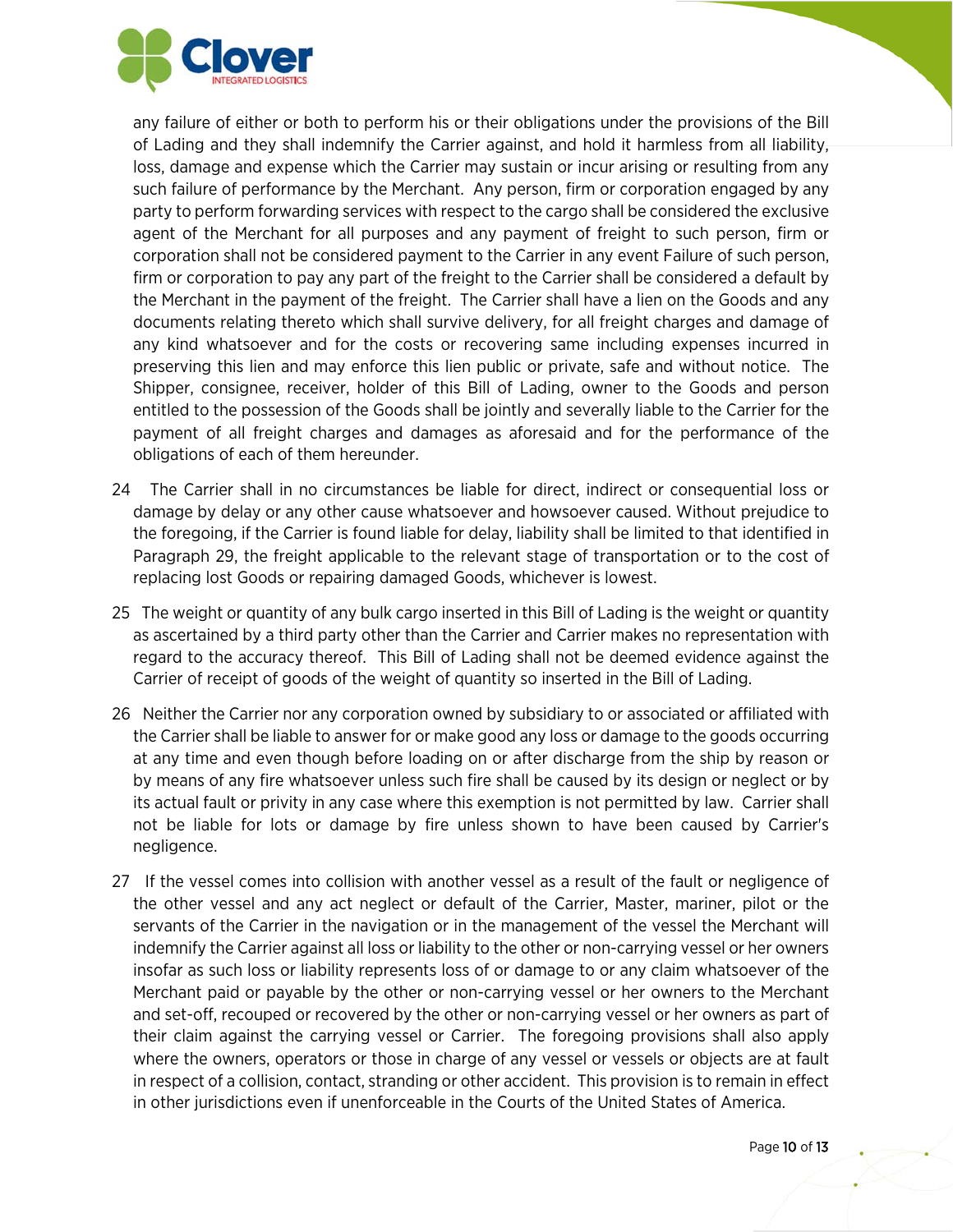

- 28 General average shall be adjusted stated and settled according to York-Antwerp Rules 1974, except Rule XII thereof, at such port of place as may be selected by the Carrier an as to matters not provided for by these Rules according to the laws and usages of New York. In such adjustment disbursements in foreign currencies shall be exchanged into United States money at the rate prevailing on the dates made and allowances for damage to cargo claimed in foreign currency shall be converted at the rate prevailing on the last day of discharge at the port or place of final discharge of such damaged cargo from the. Average agreement or bond and such additional security as may be required by the Carrier must be furnished before delivery of the goods. Such cash deposit as the Carrier or his agents may deem sufficient as additional security for the contribution of the goods and for any salvage and special charges thereon shall, if required, be made by the Goods, shippers, consignees or owners of the goods to the Carrier before delivery of the Goods. Notwithstanding anything hereinbefore contained, such deposit shall at the option of the Carrier be payable on United States currency and be remitted to the adjuster pending settlement of the General Average and refunds of credit balances if any, shall be paid in United States currency. In addition to the circumstances dealt with in the 1974 York-Antwerp and refunds of credit balances, if any, shall be paid in diligence in the stowage of cargo and if the safe procecusion of the voyage is thereafter imperiled in consequence of the disturbance of stowage, the costs of handling, discharge, reloading and restowing cargo shall be allowed in General Average, even though the handling of cargo is not necessary for the purpose of affecting repairs to the vessel. In the event of accident, danger or disaster before or after commencement of the voyage resulting from any cause whatsoever, whether due to negligence or not, for which, or for the consequence of which the Carrier's not responsible by statute, contract or otherwise, the Goods, the shipper, consignee, receiver, holder of this Bill of Lading, owner of the Goods and person entitled to the possession off the Goods, jointly and severally, shall contribute with the Carrier in General Average to the payment of any sacrifices, losses or expenses of a General Average nature that may be made or incurred and shall pay salvage and special charges incurred in respect of the Goods if a salving ship is owned or operated by the Carrier, salvage shall be paid for as full and in the same manner as if such salving ship or ships were owned or operated by strangers, Cargo's contribution in General Average shall be paid to the ship owner even when such average is the result of fault, neglect or error of the Master, pilot, officers or crew. The merchant expressly renounces any and all codes, statutes, laws or regulations which might otherwise apply.
- 29 In case of any loss or damage to or in connection with Goods exceeding in actual value the equivalent of \$500 lawful money of the United States, per package, or in case of Goods not shipped in packages, per shipping unit, the value of the Goods shall be deemed to be \$500 per package or per shipping unit. The Carrier's liability, if any, shall be determined on the basis of a value or \$500 per package or per shipping unit or pro rata in case of partial loss or damage, unless the nature of the Goods and a valuation higher than \$500 per package or per shipping unit shall have been declared by the shipper before shipment and inserted in this Bill of Lading and extra freight paid if required. In such case, if the actual value of the Goods per package or per shipping unit shall exceed such declared value, the value shall nevertheless be deemed to be declared value and any partial loss or damage shall be adjusted pro rata on the basis of such declared value. The words "shipping unit" shall mean each physical unit or piece of cargo not shipped in a package including articles or things of any description whatsoever, except goods shipped in bulk, and irrespective of the weight or measurement unit employed in calculating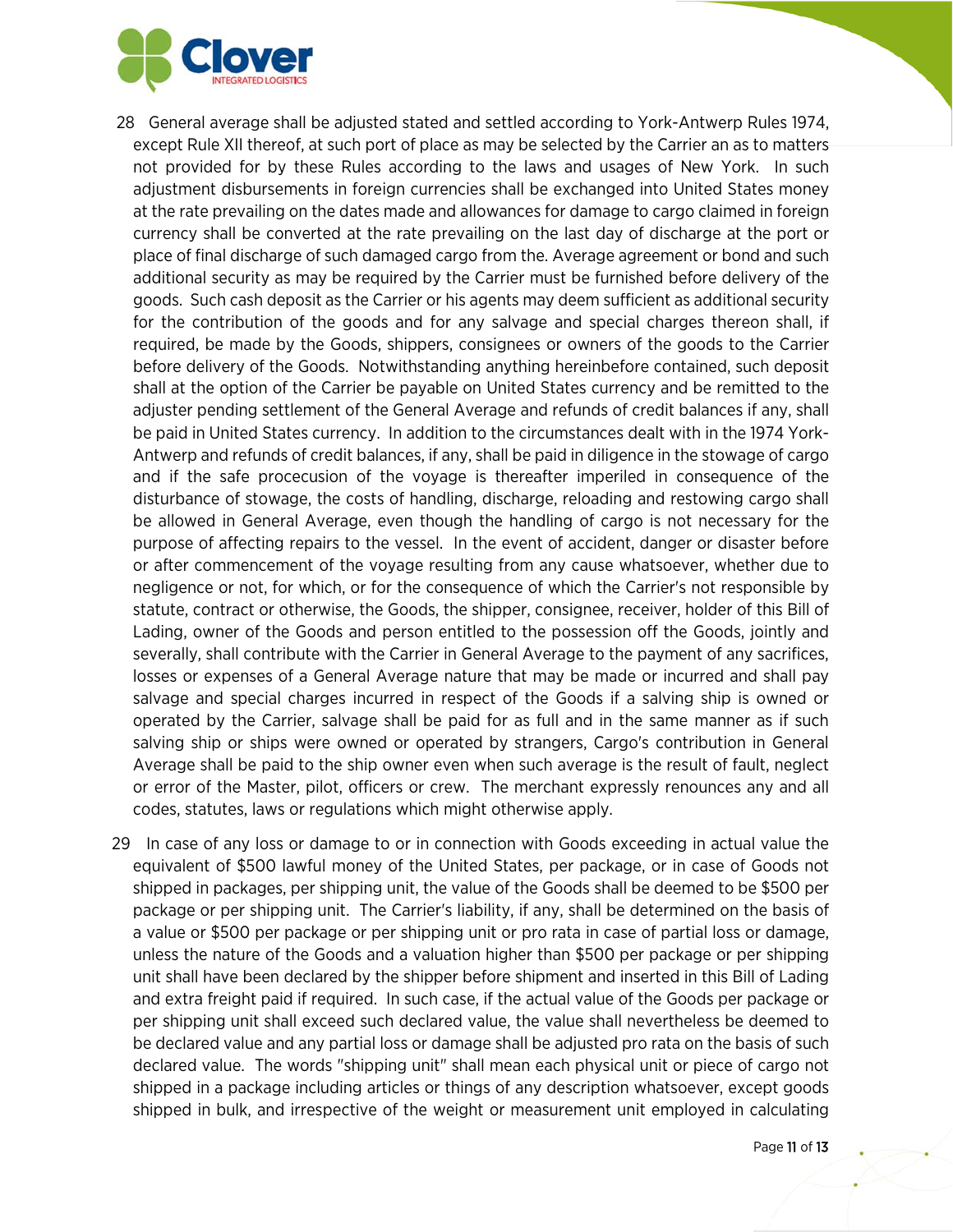

freight charges. Where containers, vans, trailers, transportable tanks, flats, palletized unites and other such packages are not packed by the Carrier, each individual such container, van, trailer, transportable tank, palletized unit and other such package including in each instance it contents, shall be deemed a single package and Carrier's liability limited to \$500 with respect to each such package. The Carrier's liability may be increased to a higher volume by a declaration in writing of the value of the Goods by the Merchant to the Carrier prior to delivery of the Goods to the Carrier. Such higher value must be inserted on the front of the Bill of Lading in the space provided for and, if required, the Carrier will charge for that added insurance. If the actual value of the Goods shall exceed such declared value, the declared value shall nevertheless be the deemed value and the Carrier's liability, if any, shall not exceed the declared value. Any partial loss or damage shall be adjusted pro rata on the basis of such declared value (this is a requirement under US law whenever limiting liability).

- 30 As to loss or damage to the Goods or packages occurring or presumed to have occurred during ocean voyage, unless notice of loss or damage and the general nature of it be given in writing to the Carrier or its agent at the port of delivery before or at the time of the removal of the Goods or packages into the custody of the person entitled to delivery thereof under this Bill of Lading or if the loss or damage be not apparent within three consecutive days after delivery at the port of discharge such removal shall be prima facie evidence of the delivery by the Carrier of the Goods or packages described in this Bill of Lading.
- 31 As to loss or damage to the Goods or package occurring or presumed to have occurred during ocean carriage the Carrier and the vessel shall be discharged from all liability in respect of loss, damage, misdelivery, delay or in respect of any other breach of this contract an any claim whatsoever with respect to the Goods or packages, unless suit is brought within one year after delivery of the Goods or package or the date when the Goods or package should have been delivered. Suit shall not be deemed brought unless jurisdiction shall have been obtained over the Carrier and/or the vessel by service of process or by an agreement to appear.
- 32 Gold, silver, specie, bullion or other valuables, including those named or described in Section 4281 of the Revised Statutes of the United States will not be received by the Carrier and a special written agreement therefor has been made in advance and will not, in any case, be loaded or landed by the Carrier. No such valuables shall be considered received by or delivered to the Carrier until brought aboard the ship by the shipper and put in the actual possession of and written receipt therefor is given by the Master or other officer in charge. Such valuables will only be delivered by the Carrier aboard the ship on presentation of bills of lading property endorsed and upon such delivery on board the Carrier's responsibility shall cease if delivery is not so taken promptly after the ship's arrival at the port of discharge, the goods may be retained aboard or landed or carried on safely at the risk and expense of the goods.
- 33 It is agreed that superficial rust, oxidation or any like condition due to moisture is not a condition of damage but is inherent to the nature of the cargo and acknowledgement of receipt of the Goods in apparent good order and condition is not a representation that such conditions of rust, oxidation and the like did not omit on receipt.
- 34 Nothing in this Bill of Lading shall operate to deprive the Carrier of any statutory protection or exemption from or limitation of liability, contained in the laws of the United States or in the